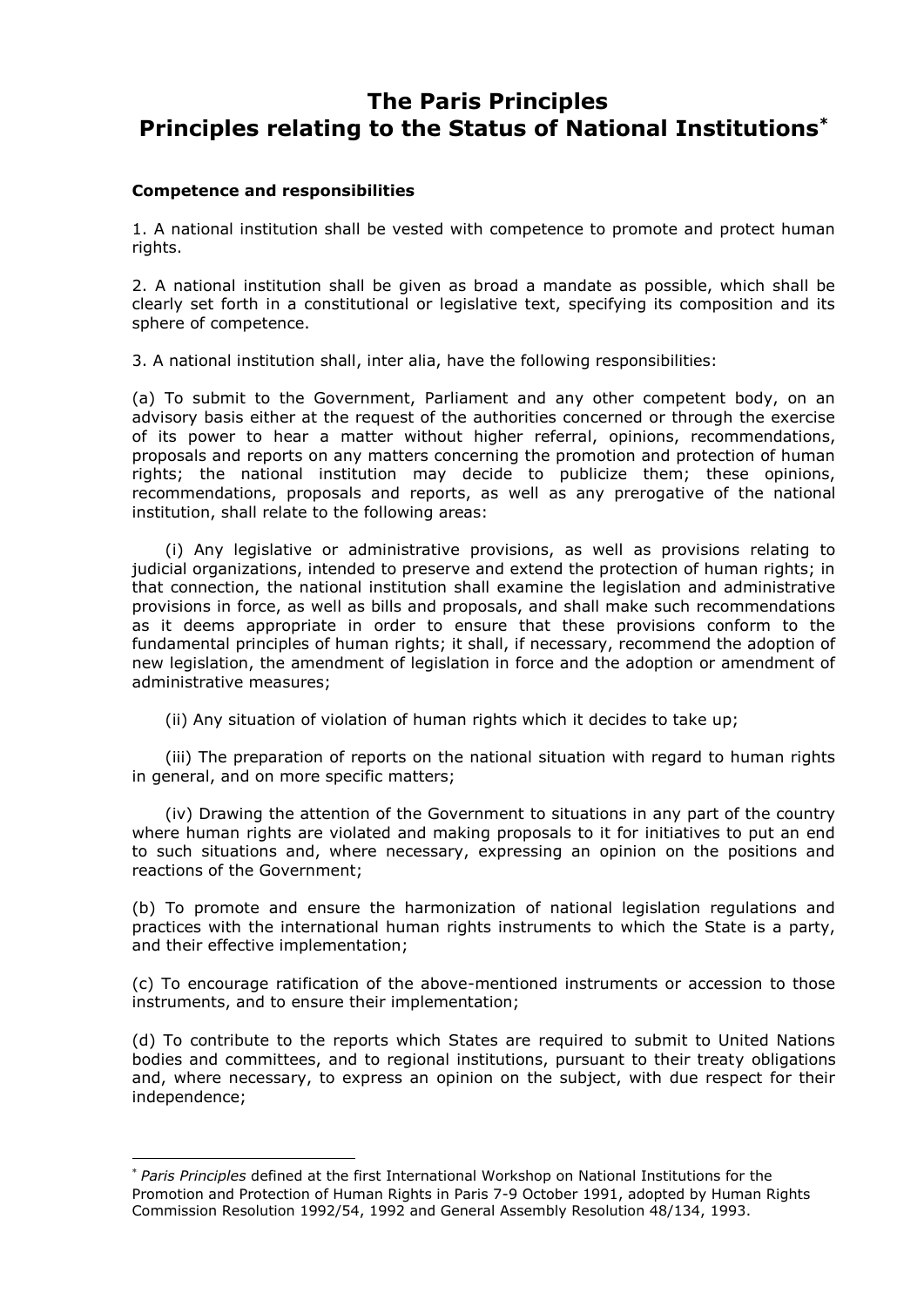(e) To cooperate with the United Nations and any other organization in the United Nations system, the regional institutions and the national institutions of other countries that are competent in the areas of the promotion and protection of human rights;

(f) To assist in the formulation of programmes for the teaching of, and research into, human rights and to take part in their execution in schools, universities and professional circles;

(g) To publicize human rights and efforts to combat all forms of discrimination, in particular racial discrimination, by increasing public awareness, especially through information and education and by making use of all press organs.

### **Composition and guarantees of independence and pluralism**

1. The composition of the national institution and the appointment of its members, whether by means of an election or otherwise, shall be established in accordance with a procedure which affords all necessary guarantees to ensure the pluralist representation of the social forces (of civilian society) involved in the promotion and protection of human rights, particularly by powers which will enable effective cooperation to be established with, or through the presence of, representatives of:

(a) Non-governmental organizations responsible for human rights and efforts to combat racial discrimination, trade unions, concerned social and professional organizations, for example, associations of lawyers, doctors, journalists and eminent scientists;

- (b) Trends in philosophical or religious thought;
- (c) Universities and qualified experts;
- (d) Parliament;

(e) Government departments (if these are included, their representatives should participate in the deliberations only in an advisory capacity).

2. The national institution shall have an infrastructure which is suited to the smooth conduct of its activities, in particular adequate funding. The purpose of this funding should be to enable it to have its own staff and premises, in order to be independent of the Government and not be subject to financial control which might affect its independence.

3. In order to ensure a stable mandate for the members of the national institution, without which there can be no real independence, their appointment shall be effected by an official act which shall establish the specific duration of the mandate. This mandate may be renewable, provided that the pluralism of the institution's membership is ensured.

### **Methods of operation**

Within the framework of its operation, the national institution shall:

(a) Freely consider any questions falling within its competence, whether they are submitted by the Government or taken up by it without referral to a higher authority, on the proposal of its members or of any petitioner;

(b) Hear any person and obtain any information and any documents necessary for assessing situations falling within its competence;